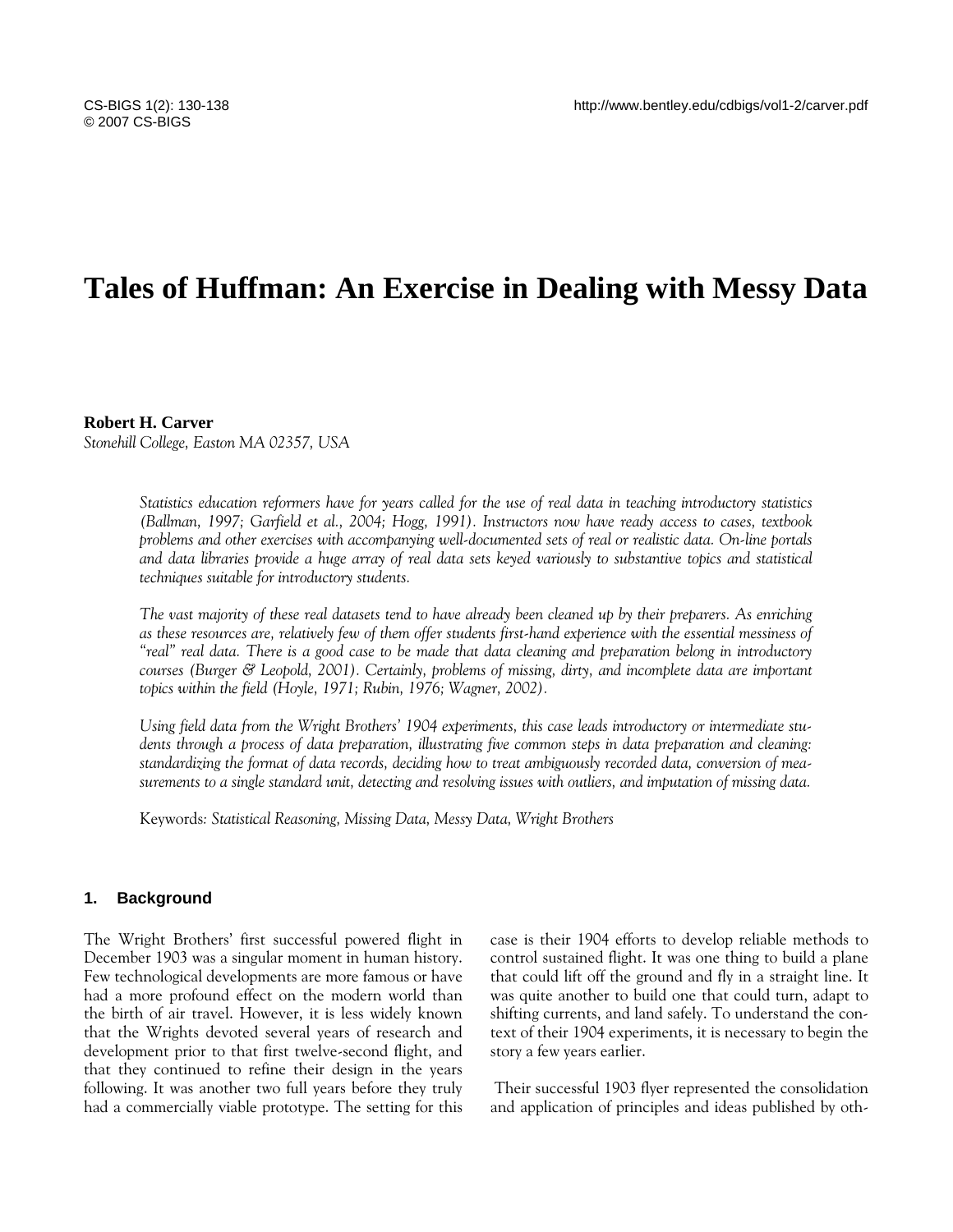ers over a period starting in the late eighteenth century with the work of Sir George Cayley in England (Hallion, 2003a). Throughout their experiments and research, the Wrights adopted a thoroughly systematic and scientific approach, carefully digesting previously published work and maintaining thorough lab and field notes on their own investigations. Their 1904 dataset has come down to us in its original form and is the basis for this case.

## **2. Designing the Wright Flyer**

The Wrights had a lifelong fascination with flying machines and had been particularly interested in the possibility of human flight since the death of German engineer Otto Lilienthal in a glider accident in 1896. Lilienthal had experimented with sixteen different glider designs between 1891 and 1896, completing roughly 2000 glides. Lilienthal meticulously recorded his experiences with his designs and provided important mathematical groundwork upon which Wilbur Wright built (Crouch, 1989).

In 1899, Wilbur wrote to the Smithsonian Institution in Washington DC requesting a comprehensive bibliography on the subject of human powered flight. He wrote "I have been interested in the problem of mechanical and human flight ever since as a boy I constructed a number of bats<sup>1</sup> of various sizes after the style of Cayley's and Pénaud's machines" (Hallion, 2003b).

As a result of Wilbur's review of the earlier literature he came to understand that the problem of flight required the solution to three general problems, described as follows in a lecture he delivered to a group of engineers in Chicago in 1901. A practical flying "machine would require wings that would lift it into the air; a power plant to move it forward with sufficient speed so that the air flowing over the wings would generate that lift; and a means of controlling the machine in the air. It seemed obvious that the basic solutions to the first two problems had already been achieved…" (Crouch, 1989).

Unlike others working on the problem of flight, the Wright brothers "understood that since flight involved so many variables, such as the shape of the wing, the shape of the rudder, the strength of the materials etc. that they had to find a way to test each design component as much as possible in isolation without changing the others" ("Wright history", 2001). They methodically focused on each major variable in sequence, eventually re-integrating

 $\overline{a}$ 

their results into a successful flying machine. Much like their contemporary Thomas Edison, they viewed experimental failures as instructive and invaluable.

## 2.1. 1901-1902: Wind, Lift, and wing design

Wilbur's review of the literature directed his choice of an optimal location to field-test his models and prototypes. He studied the weather data and settled on the North Carolina coast as a promising region that offered steady winds. In August 1900, after a busy summer at their bicycle shop in Dayton Ohio, he wrote to the communities of Myrtle Beach and Kitty Hawk, inquiring about the local conditions and the prospects of finding a suitable location for his investigations. He never heard back from Myrtle Beach (Tobin, 2003).

The Wrights experimented with gliders during the summer of 1901, focusing on the shape of the wings and on accurately calculating lift, relying on data and equations published by Lilienthal. Their experiments led them to a more accurate estimate of an important constant in the formula for lift, the coefficient of air pressure, originally estimated by Sir John Smeaton more than one hundred years earlier (Adams, 2003). With the primitive instrumentation available, it was difficult to make accurate measurements of pressure, but the design of a practical wing was highly sensitive to Smeaton's constant (Crouch, 1989; Jakab & Young, 2000). Ultimately, with a revised constant they had a more reliable estimate of lift and had their wing design and a calculation of the power requirements for an engine.

## 2.2. 1902-1903: Power and Flight

Working with a local machinist in Dayton, by December 1902 they had built a small 179-pound, 8-horsepower engine. With additional research and design, by spring they had a functional engine capable of generating up to 12 horsepower. This exceeded their initial estimates and would, assuming the correctness of their calculations, provide enough power to lift their 1903 flyer design (Hobbs, 1971).

In the summer and fall of 1903, their testing continued at Kitty Hawk NC, culminating in their famous success on December 17, 1903. The work leading to their first flight was marked by their characteristic attention to detail, data gathering, persistence, and caution. In sharp contrast to our current era of high-visibility product announcements, the Wrights studiously shunned publicity for their achievement, instead devoting the next two years to the refinement of their airplane, concentrating their efforts on "improving longitudinal stability and cir-

<span id="page-1-0"></span> $1$  By "bats" he was referring to the nocturnal flying mammal rather than baseball or cricket equipment. Today kids make paper airplanes but of course when Wilbur was a child there were no airplanes!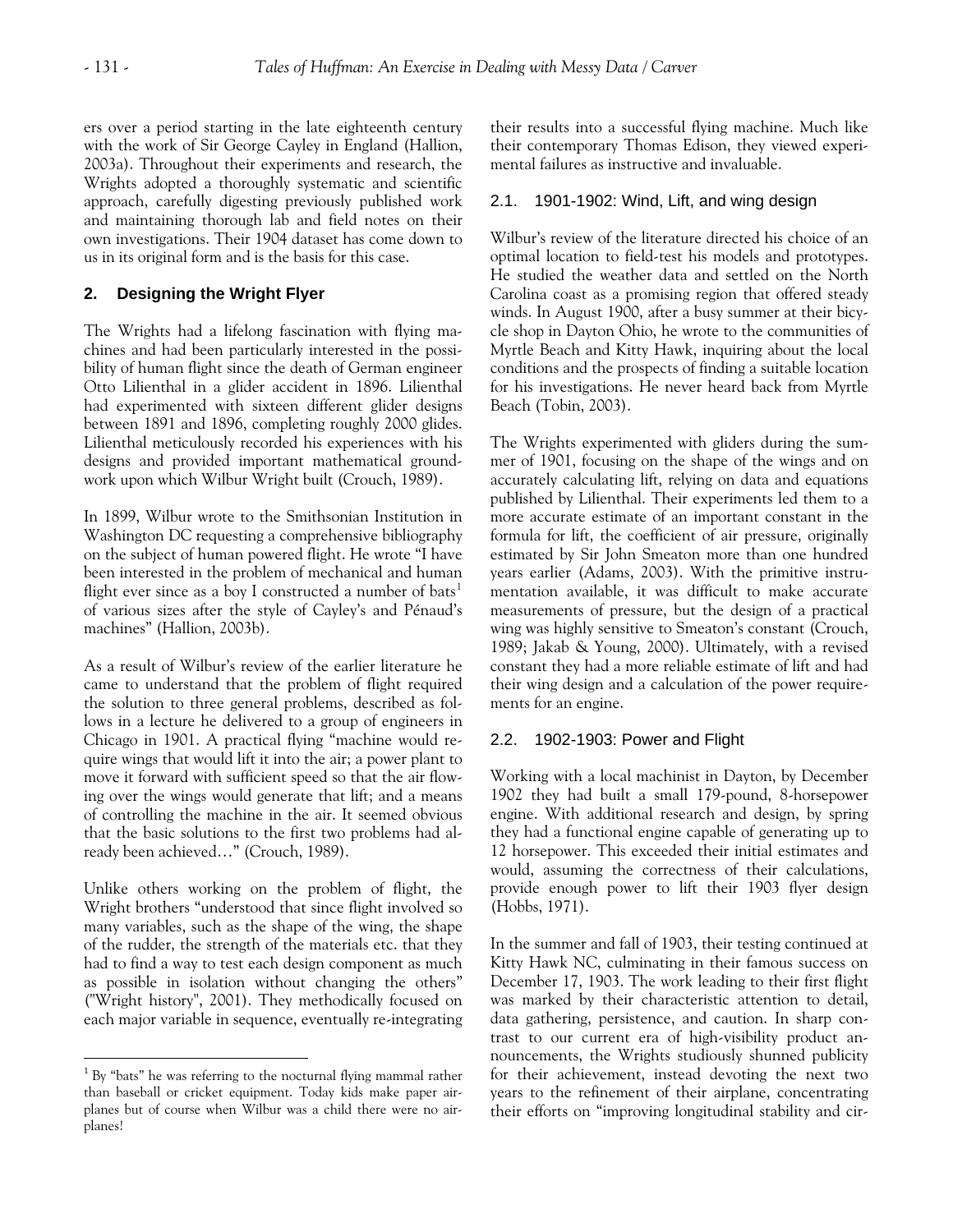cular flight" (Hallion, 2003a). Simultaneously, they decided to elevate their flying-machine activity from a leisure pursuit to a business proposition, and secured a flight field closer to home, at Huffman Prairie near Dayton.

## 2.3. 1904-1905: Huffman Prarie and Controlled Flight

Huffman Prairie afforded them the ability to work near their home base, but the wind conditions were far less amenable than at Kitty Hawk. Their 1904 efforts at Huffman brought a mixture of success and failure for the Wrights, but they persisted in their work on controlling their aircraft and improving the plane's performance in windless and other challenging conditions. They developed new modes for takeoff, including a catapult that would sling the plane into flight "much in the same way a modern jet fighter is propelled from the deck of an aircraft carrier" (Adams, 2003, "Huffman prairie—1904. Born of dreams—inspired by freedom", 2003).

The 1904 engine was larger than the one on the 1903 vehicle, weighing 240 pounds and developing nearly 16 horsepower (Jakab & Young, 2000). This would provide greater lift and enable the plane to take off in relatively little wind. This engine design "was their sole power source during all their flying 1904 and 1905…progressing from a short straightaway flight of 59 seconds to a flight controllable in all directions with the duration limited only by the fuel supply" (Hobbs, 1971).

As previously, they mounted recording devices on the aircraft, under control of the pilot, to record both the distance traveled and elapsed time of each flight. That

**Table 1.** Excerpt from Huffman Prairie Flight Log, 1904

year they completed 105 flights, recording their flight data for about 70% of them. Flights were erratic, varying in duration from a few seconds to over five minutes. Many ended with crash landings, often damaging the airplane in some way. They averted serious personal injury, but just barely in some instances (Crouch, 1989, "Huffman prairie—1904. Born of dreams—inspired by freedom", 2003).

Crouch (1989) writes: "By the end of the following year, [t]hey had done it. The 1905 Wright airplane was one of the most extraordinary machines in the history of technology. Capable of rising into the air, flying for an extended period under the complete control of the operator, and landing safely, it was the world's first practical airplane. Nine years of trial and error, discouragement and hope, risk to life and limb, and brilliant engineering effort had culminated in the air over this Ohio cow pasture".

# **3. The Dataset**

The dataset for this case comes from the Huffman Prairie flight trials during the summer and fall of 1904 now available to us on-line from the U.S. Centennial of Flight Commission ("Flight log: Huffman prairie 1904", 2003). As noted above, the Wrights maintained careful records of their work. A cursory review of the log (see Table 1) reveals many problems typical in real datasets: missing data, inconsistent metrics, variation in the precision of measurements and so on. In addition to measurement data, we also find notes about damage to the planes, visitors on site, and other commentary.

|            | <b>DATE   FLIGHT   PILOT  </b> |     | <b>TIME</b>       | <b>DISTANCE</b> | <b>ALTITUDE</b> | <b>REMARKS</b>                                                                       |
|------------|--------------------------------|-----|-------------------|-----------------|-----------------|--------------------------------------------------------------------------------------|
|            |                                |     |                   |                 |                 | Several pine spars were broken in landing, requiring postponement of                 |
|            |                                |     |                   |                 |                 | further flights until repairs were made. The start of this flight was witnessed      |
|            |                                |     |                   |                 |                 | by Bishop Milton Wright, John G. Feight, Mr. and Mrs. Frank B. Hale, Mrs.            |
| 26-May     |                                | OW  |                   | ca. 25 ft.      |                 | ca, 6-8 ft, William Werthner, a press reporter, and several others. Rain and lack of |
|            |                                |     |                   |                 |                 | Machine struck ground because of faulty steering. Machine was damaged,               |
| $10 - Jun$ |                                | ww. |                   | ca. 60 ft.      |                 | preventing further trials until repairs were made.                                   |
| $21 - Jun$ |                                |     |                   |                 |                 |                                                                                      |
|            | 1                              |     |                   | ca. 100 ft.     |                 |                                                                                      |
|            | $\overline{2}$                 |     |                   | ca. 100 ft.     |                 |                                                                                      |
|            | 3.                             | OW  |                   | $225$ ft.       |                 |                                                                                      |
| $23 - Jun$ |                                |     |                   |                 |                 |                                                                                      |
|            | $\mathbf{1}$                   |     |                   | $264$ ft        |                 |                                                                                      |
|            | $\overline{2}$                 |     |                   |                 |                 | Tail damaged in landing.                                                             |
|            |                                |     |                   |                 |                 | Machine struck ground while turning at full speed and was damaged,                   |
| $25 - Jun$ |                                |     |                   |                 |                 | preventing further trials until repairs were made.                                   |
| July       |                                |     |                   |                 |                 | Two trials made.                                                                     |
| $2 - A$ ug |                                |     |                   |                 |                 | No systematic flight records were kept for 1904 by the Wrights before this           |
|            | 1                              | ww. |                   | $160$ ft.       |                 | date. The first flight on this date is recorded in Wilbur Wright's Diary E as        |
|            | $\overline{2}$                 | ww. |                   | $370$ ft        |                 | End bow broken when machine landed near fence.                                       |
| $4$ -Aug   |                                |     |                   |                 |                 |                                                                                      |
|            |                                |     | 10-2/5 sec. (down |                 |                 |                                                                                      |
|            |                                |     | track)            | 195 $ft$        |                 |                                                                                      |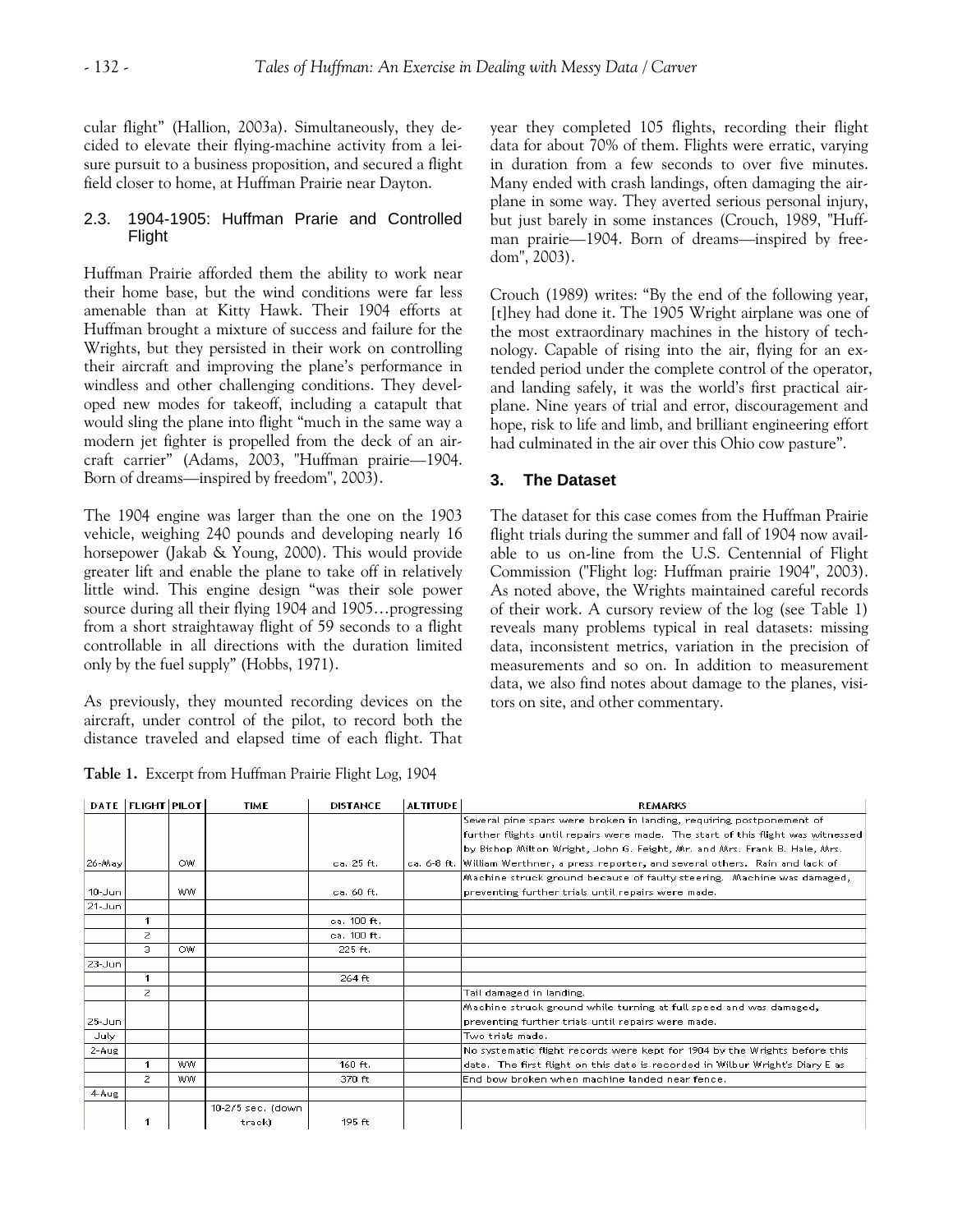In all, 91 flights were documented with some data or remarks recorded for 88 of them. We can summarize the key characteristics of the raw dataset as shown in Table 2.

**Table 2.** Properties of Raw Dataset

| Variable or property of dataset        | N of cases |
|----------------------------------------|------------|
| Total number of flights documented     | 91         |
| Some flight data reported              | 88         |
| Pilot identified                       | 78         |
| Time (flight duration)                 | 68         |
| Distance (ground covered)              | 80         |
| Altitude                               |            |
| Both time and distance recorded        | 68         |
| Distance measured in feet              | 26         |
| Distance measured in meters            | 53         |
| Other distance metric                  | 7          |
| Distance estimated (e.g. "ca. 25 ft.") |            |

## **4. Cleaning the Data**

One major goal of their 1904 work was to reduce variation in the behavior of the aircraft so that they could successfully control the plane for extended flights. To enable them to achieve that goal, the Wrights needed metrics that would reliably monitor their performance. They measured what they could, and we can look at those measurements to track their progression towards their goal. Before doing any analysis, we'll need to address some of the defects in the data values themselves. Most of the data analysis in this article will be performed using Minitab, but we'll clean and edit the data in Excel. Other software tools can work as well.

#### 4.1. Consistency in Record Format

There are different data types; many observations are missing; rarely is there altitude data; as noted above, distances are measured in three different scales with varying degrees of precision. Small problems abound and further analysis demands decisions about how to deal with them. We can speculate about the reasons for the deficiencies in the data, but we have no definitive historical record to account for all of them.

In addition, the layout of the data in the worksheet presents problems. We know that statistical software 'expects' a dataset to have one column per variable and one row per unique observation. As we inspect the original flight log, we find that there are rows with no data entries except for the date of the flight. In a large dataset, it would be necessary or advisable to automate as many of the data cleaning steps as possible. In this relatively small dataset, we can use a combination of manual methods

and Excel functions to convert the data to useful format. As a first step, it will be wise to re-save the raw data into a new workbook (or worksheet), preserving the original file as a backup. Additionally, unless we intend to convert the remarks (Column G) into codes for later analysis, we can remove that column from the dataset.

We should next eliminate blank rows and be sure that each row follows a consistent format. For many dates, the Wrights recorded multiple flights per day. In the raw flight log file, there is a header row just containing the date for such days, and each flight is numbered in the subsequent rows. We can copy the dates downward in Excel, being sure not to increment the dates but only copy them.

After inserting a date into every row of the worksheet, we then sort the worksheet by Column B. The empty rows will "drop" to the bottom of the worksheet. We delete those rows, leaving a title row plus 88 data-filled rows, and resort by date and flight number to restore the original sequence of the data. Now we have a consistent rectangular array of flight data.

#### 4.2. Standardizing Units of Measurement: Flight **Distance**

Having standardized the layout of the data rows, we can turn our attention to the inconsistent data values starting with the distance variable. We can identify several distinct problems to resolve. As recorded in the flight log and transcribed into Excel, this comes to us as a text (alpha-numeric) variable, because most of the values include unit labels like "ft" or "m." So, we'll need to separate the numerical and text portions of the 80 recorded values. In addition, we need to standardize the measurements either as feet or meters. Because more of the values are initially presented in meters, let's choose that unit of measurement and convert feet to meters  $(1)$  foot = 0.3048 meters).

There are other problems: some distances are listed as "ca. 25 ft", standing for circa (around, approximately) 25 feet. That is not as precise as "264 feet," but we need to decide how to list these approximate values. One flight's distance was "150 to 200" feet. More challenging still, we have one flight whose length was described as "almost 4 rounds of the field."

For the sake of this exercise we will treat approximate measurements as precise and interpolate to the center of ranges, so that 150 to 200 feet becomes 175 feet. We rely on a secondary reference to convert one circuit of Huff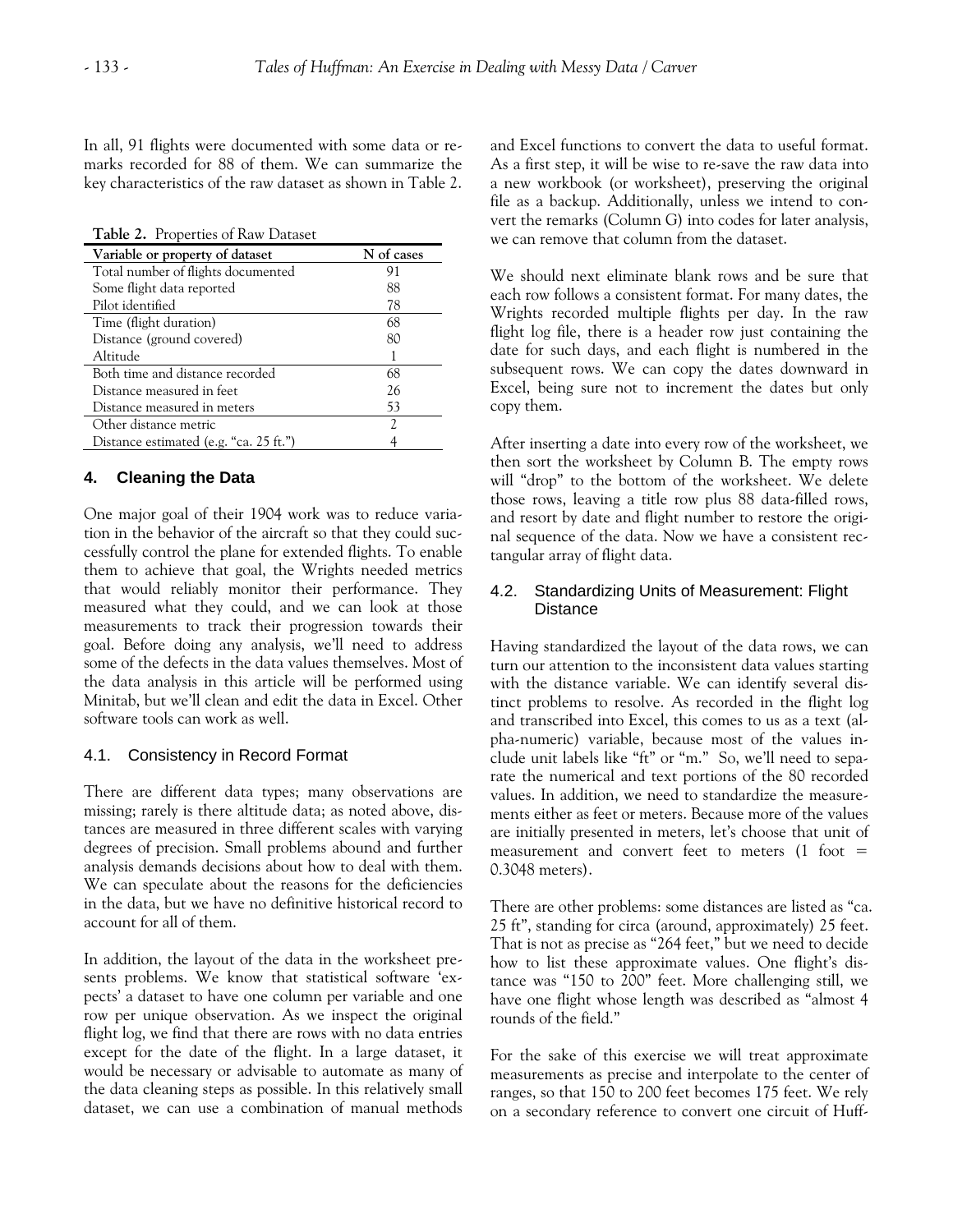man Prairie to 1300 meters ("Huffman prairie—1904. Born of dreams—inspired by freedom", 2003). Four rounds of the field would be 5,200 meters; as an initial equivalent of "almost four rounds" let us use 5,000 meters.

#### 4.3. Looking for Data Errors

Having rendered all distances in meters, we should next explore the data with a simple time series plot of flight distances (Figure 1), and with basic descriptive statistics (Table 3). Gaps in the lines connecting points represent missing observations. I have added a reference line in the graph indicating when the Wrights abandoned the launching rail and switched to their catapult system. At this stage in the data cleaning we want to see whether the converted values are credible or whether there are any signs of data errors. When cleaning data it is good practice to examine outlying values that might indicate erroneously recorded data.



**Figure 1.** Flight Distances, 1904

**Table 3.** Summary Statistics for Distance in meters

| Variable          |     | N1*  | Mean   | SE mean        |          |
|-------------------|-----|------|--------|----------------|----------|
| <b>DistMeters</b> | 80  |      | 537.4  | 93.8           | 838.8    |
|                   | Min |      | Median | $\mathcal{O}3$ | Max      |
| <b>DistMeters</b> | 7.6 | 86 N | 205 O  | 7013           | . snnn n |

We find that that we are still missing eight distance observations, and that the distribution of flight distances is strongly skewed to the right. The minimum flight distance was just 7.6 meters (about 25 feet) which, though short, is credible because similar values occur frequently. We find three exceptionally long flights, but they are borne out by reference to the flight log.

In terms of general patterns, there are several noteworthy features in the time-series plot. The first eighteen flights were consistently short in length, the next fourteen or so were more variable and slightly longer, the catapultlaunched flights tended to be longer and more variable still, and the final dozen or so flights of the season varied very widely. The Remarks column of the original dataset can shed some light on assignable sources of variation in some instances.

#### 4.4. Dealing with Implausible and Missing Data: Flight Durations

With the distances expressed in a common unit of measurement, we can move on to the issue of missing data. Of the 91 logged flights, we have recorded distances for 80 but only have flight durations recorded 68 times. Times are recorded in two different units of measurement (minutes and seconds) and with differing degrees of precision. Initially, we'll convert all time measurements to seconds. The results of that conversion are shown in Figure 2 and Table 4. We find patterns similar to the converted data for flight distances, though for this variable we are missing 20 of 88 measurements, or nearly 23% of the possible observations. Shortly we'll consider a possible remedy for this large number of missing values. Notice that the flight log contained no entries for duration for the first group of flights, and that there are many more gaps in this timeseries plot than in the corresponding plot for distances (Figure 1).



**Figure 2.** Flight Durations in Sequence

**Table 4.** Summary Statistics for Flight Durations

|                |      |       | . .    |         |        |  |
|----------------|------|-------|--------|---------|--------|--|
| Variable       |      | N*    | Mean   | SE mean | SD     |  |
| TimeSec        | 68   | 20    | 43.43  | 6.78    | 55.92  |  |
|                | Min  | ้ ) 1 | Median |         | Max    |  |
| <b>TimeSec</b> | 2.75 |       | 25.60  | 55.75   | 308.00 |  |

We are aware that there are extreme values for both the distance and duration, and have concluded that these values are at least consistent with the Wright Brothers' journals. But it is still possible that the original data was written down or posted on the internet incorrectly. It may therefore be instructive to ask whether the distance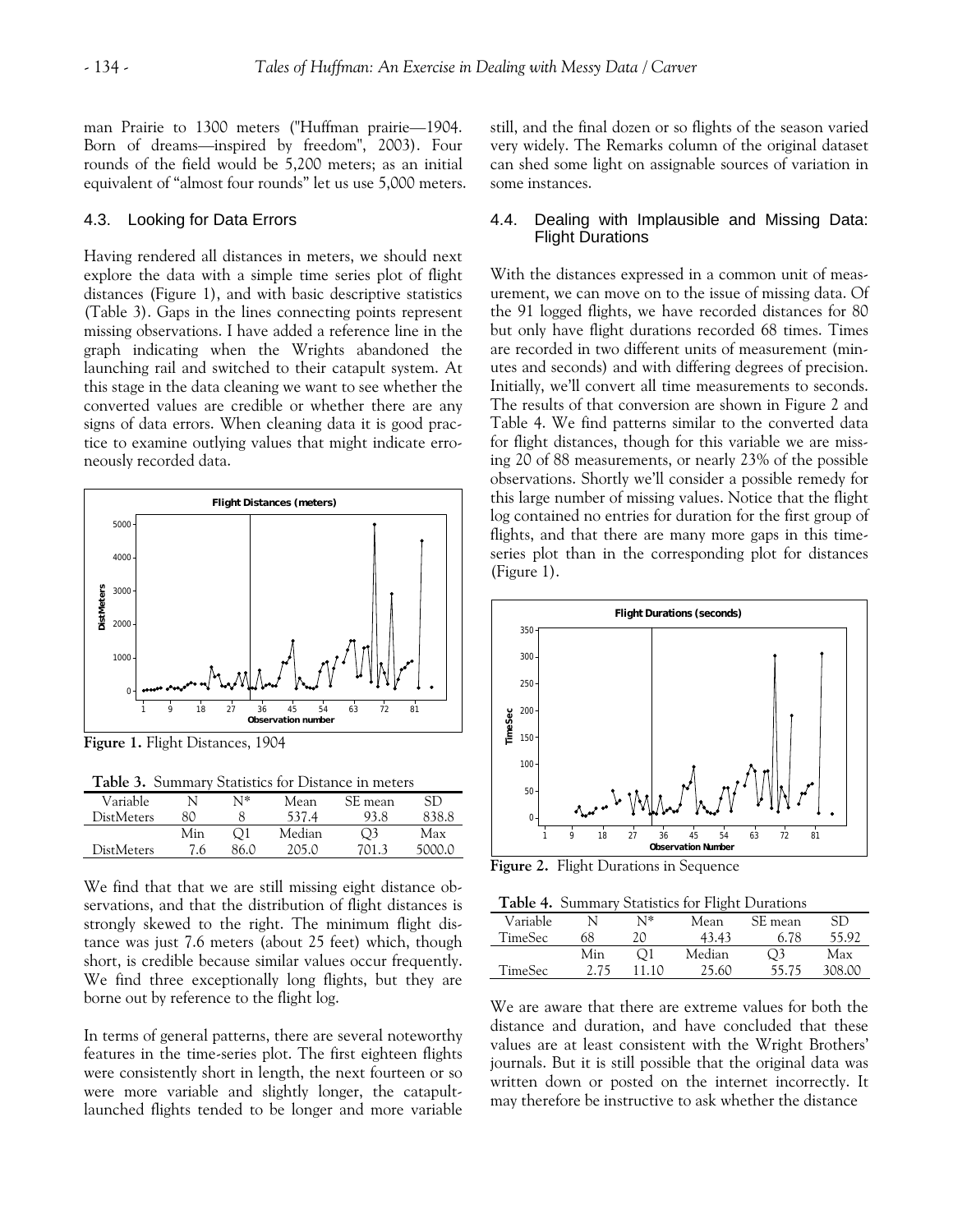|     |              |         |                   | Standardized |                                                                              |
|-----|--------------|---------|-------------------|--------------|------------------------------------------------------------------------------|
| Obs | Date/Flight  | TimeSec | <b>DistMeters</b> | Residual     | Comments                                                                     |
| 26  | 22 Aug. $#2$ | 44      | 193.5             | $-3.99$      | 160' track used; $1st$ recorded flight after damage to flyer a week earlier. |
| 28  | 22 Aug. $#4$ | 49      | 192.0             |              | $-4.65$ Switched to 195 ft. launching rail.                                  |
| 69  | 9 Nov $#2$   | 304     | 5000.0            | 3.24         | 5000 was our approximation of "almost four rounds of the field"              |
|     |              |         |                   |              | Flight log lists duration as "5 min 8 sec. (?)". Log expresses doubt         |
| 83  | 1 Dec #3     | 308     | 4515.0            | $-2.90$      | about the duration.                                                          |

**Table 5.** Outliers in Scatterplot

and duration data are internally consistent—that is, to ask if the times are plausible in the context of the distances traversed and vice versa.

One way to pursue this question is to construct a scatterplot of times versus distances. One such graph is shown in Figure 3. This scatter plot also displays a fitted regression line, indicating a strong relationship between the two variables. The estimated regression equation is:

$$
DistMeters = -60.52 + 15.6921
$$
 
$$
TimeSec \qquad (1)
$$

In this graph we also see four values that deviate from the linear pattern. We can identify the four particular values either by inspection of the graph and dataset or by running a regression and reviewing the observations with unusually large standardized residuals. Table 5 lists the four values, identifying the dates of the flights and noting comments based on the original field notes and our own data cleaning thus far. The two outlying points at 44 and 49 seconds lie well below the regression line, but there are no assignable causes that are obvious from the field notes or from our data conversion.



**Figure 3**. Distance vs. Time

On the other hand, the two long-distance outliers may merit further adjustments because we can find reason to suspect both values. The November 9 flight was the one we estimated at 5,000 meters. According to the regression equation (i.e. the fitted line), given a duration of 304 seconds, the distance was more probably closer to about 4,710 meters. The December 1 flight log indicates uncertainty about the flight duration. Again, using the regression equation we would estimate that the flight duration was 291.58 seconds or about 4 minutes 52 seconds.

The underlying relationship between distance and duration provides another approach to checking the internal consistency of the data. We can compute an average speed for each flight (distance divided by duration; see Figure 4) and inspect for outliers. We might wonder about the consistency of airspeed during the Huffman flights, and the average speeds can give us a glimpse into the development of that consistency. Doing so reveals two unusual observations: # 13 and #15, both second flights piloted by Orville on August 5 and 6. Notably, observation #13 had an estimated speed of 39.46 meters per second, or 88 miles per hour. Inasmuch as the mean speed was 13.2 meters per second, it is hard to believe that Orville achieved such high speeds in flights that lasted less than 10 seconds each according to the log. The 88 mph flight was recorded as having been 108.5 meters in length and lasting 2.75 seconds. Compared to the other flights of similar lengths or durations, this is a very implausible event. One might doubt the accuracy of the raw data, or conclude that Orville spent three thrilling seconds on August 5, 1904.



**Figure 4.** Distribution of Average Flight Speeds

If we speculate that it was easier to record distance more accurately than time, we might suspect that promptness with starting or stopping the timer might have been at play. This provides a rationale for either adjusting the two flight duration values or dropping the two observations as probably inaccurate.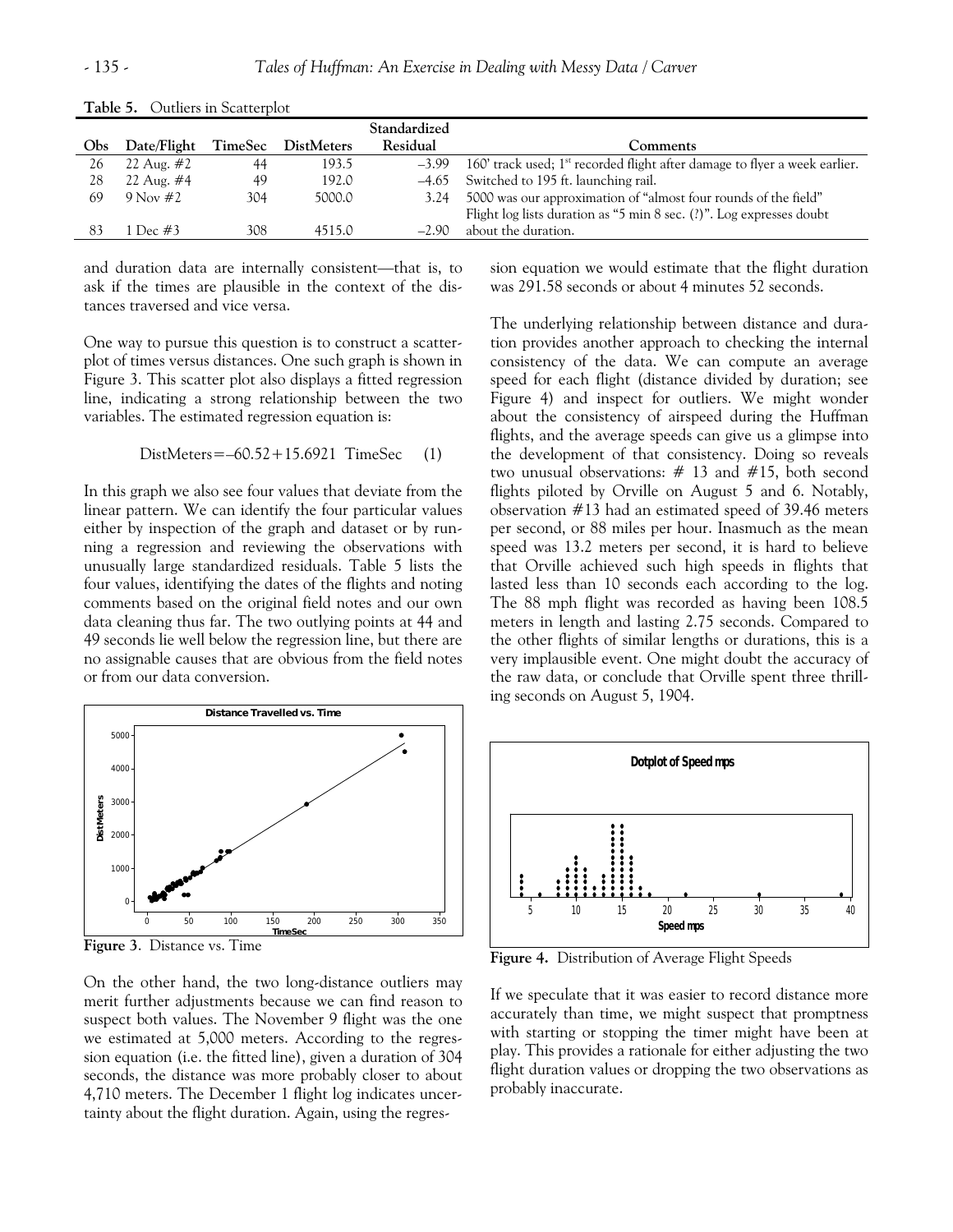Before deciding how to treat these outliers we also note that the distribution of average speeds (Figure 4) is bimodal. Simple graphical analysis can rule out pilot differences and takeoff method as underlying causes $^2$  $^2$ , but further investigation indicates that short-distance flights tended to have lower average speeds than the longerdistance flights(see Figure 5). The boxplots also clearly display outliers, and would be particularly useful with a large dataset.



**Figure 5.** Boxplots of Implied Speeds

Figure 6 allows us to investigate the relationship between speed and total flight distance more precisely. We see that the very short flights also varied considerably in average speed. Flights longer than about 500 meters consistently averaged about 13 meters per second. Shorter flights varied far more, and there seems to be a strong curvilinear pattern to the data.



**Figure 6.** Computed Speed vs. Flight Length

We should also note that the three outliers in the upper left of this graph occurred in three consecutive flights (observations 13 through 15) on August 5 and 6. If we

 $\overline{a}$ 

temporarily drop those observations from the dataset and produce the scatter plot once again, we see the result shown in Figure 7; the graph also includes a log-linear fitted line to describe the overall pattern (adj.  $R^2$ =.65, a moderately good fit).



**Figure 7.** Average Speed vs. Distance, deleting outliers

#### 4.5. How to Treat Extraordinary and Missing Values

If we have sound theoretical and empirical reasons to question the accuracy of the short-flight measurements and we can find a discernable pattern in the data, we might be justified in (a) deleting the outlying values, (b) using a regression model to adjust the suspect duration values, and/or (c) using a regression model to impute the missing duration values. The choice among these alternatives generally depends upon the purpose of the analysis and the needs of the decision-maker or researcher. For the purposes of this case, let's assume that we prefer to adjust the three outlying values rather than delete them, and we wish to impute approximate durations to replace the missing data in the original flight log.

First we use the estimated model shown in Figure 7 to estimate (or fit) values for average speed for all flights with recorded distances. The actual distances are then divided by the fitted average speeds to compute estimated durations, which can replace the suspected outliers as well as the missing values.

After adjusting six questionable observations of duration and estimating plausible times for the other 12 missing values, we can summarize the impact on our dataset. In the case of distances, we adjusted a single value which was the maximum and the change has a small impact on the distribution of the data.

The time variable has changed more substantially as a result of this work. We've added 12 observations and ad

<span id="page-6-0"></span><sup>&</sup>lt;sup>2</sup> Readers are encouraged to verify this for themselves.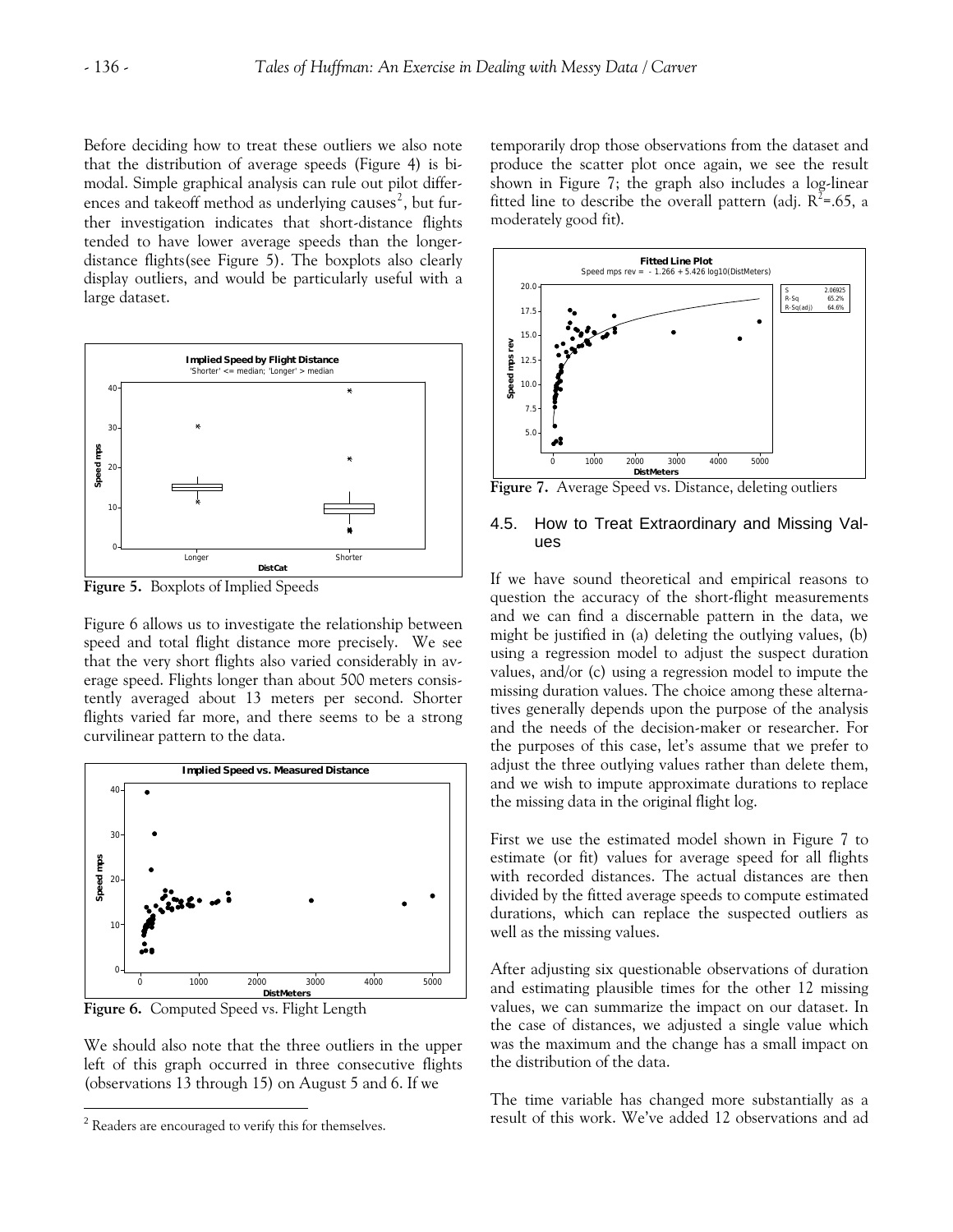**Table 6.** Summary Statistics for Cleaned Data

| Variable          |    | $N^*$ | Mean  | StDev | Minimum |       | Median |       | Maximum |
|-------------------|----|-------|-------|-------|---------|-------|--------|-------|---------|
| <b>DistMeters</b> | 80 |       | 537.4 | 838.8 | 7.6     | 86.0  | 205.0  | 701.3 | 5000.0  |
| AdjDist           | 80 |       | 533.8 | 819.7 | 7.6     | 86.0  | 205.0  | 701.3 | 4710.0  |
| TimeSec           | 68 | 20    | 43.43 | 55.92 | 2.75    | 11.10 | 25.60  | 55.75 | 308.00  |
| RevisedTime       | 80 |       | 37.45 | 51.99 | 2.17    | 9.35  | 18.30  | 49.20 | 304.00  |



**Figure 8. Original and Revised Duration Data** 

justed six others in all reducing the mean by six seconds and generally reducing variation in the dataset. Figure 8 displays the comparison. But with those adjustments we've addressed the problem of missing data in a way that is consistent with the original data and provides for an 18% increase in useful sample size for this particular variable.

## **5. Conclusions and Directions for Further Research**

This case illustrates five common steps in data preparation and cleaning: standardizing the format of data records, deciding how to treat ambiguously recorded data, conversion of measurements to a single standard unit, detecting and resolving issues with outliers, and imputation of missing data. In so doing it provides an accessible introduction to an important area in the practice of data analysis against the backdrop of a familiar historical project.

The Wright Brother's nine-year odyssey also provides opportunities to comprehend a number of statistical concepts, techniques, and standards of practice. The Wrights engaged in description, estimation, and prediction. They developed hypotheses from prior research by others, tested those hypotheses experimentally, and in turn developed new hypotheses (Box et al., 1978; Box & Liu, 1999). Their approach and methods reflected good hard thinking and logic, as well as theory, and their empirical testing used both physical scale models and full-sized prototypes. They continuously devised appropriate measures and measuring devices, they documented their processes, they recorded the measurements and investigated the accuracy of those measurements, and they constantly worked to control variation. As such the narrative of the case can provide useful examples of statistical thinking and practice.

The dataset presented here is a fraction of the data that the Wrights captured and that has been published. Their other research notes and flight logs are surely fertile ground for additional case development, and classroom research on the effectiveness of this case would be most welcome.

### **REFERENCES**

- Adams, N. (2003). *The flyers: In search of the Wright brothers*. New York: Crown.
- Ballman, K. (1997). Greater emphasis on variation in an introductory statistics course. *Journal of Statistics Education, 5*(2). [http://www.amstat.org/publications/jse/v5n2/ballman.](http://www.amstat.org/publications/jse/v5n2/ballman.html) [html](http://www.amstat.org/publications/jse/v5n2/ballman.html)
- Box, G. E., Hunter, W. G., & Hunter, J. S. (1978). *Statistics for experimenters*. New York: Wiley.
- Box, G. E., & Liu, P. Y. T. (1999). Statistics as a catalyst to learning by scientific method, part i--an example. *Journal of Quality Technology, 3*(1), 1-15.
- Burger, L. W., Jr., & *Leopold*, B. D. (2001). Integrating mathematics and statistics into undergraduate wildlife programs. *Wildlife Society Bulletin, 29*(4), 1024-1030.
- Crouch, T. D. (1989). *The bishop's boys: A life of Wilbur and Orville Wright*. New York: *Norton*.
- Flight log: Huffman prairie 1904. (2003). from [http://www.centennialofflight.gov/chrono/log/1904H](http://www.centennialofflight.gov/chrono/log/1904HuffmanPrairie.htm) [uffmanPrairie.htm](http://www.centennialofflight.gov/chrono/log/1904HuffmanPrairie.htm)
- Garfield, J., Aliaga, M., Cobb, G., Cuff, C., Gould, R., Lock, R., et al. (2004). *The GAISE project: Statistics education guidelines for college courses*: American Statistical Association.
- Hallion, R. P. (2003a). *Taking flight: Inventing the aerial age from antiquity through the first world war*. New York: Oxford University Press.
- Hallion, R. P. (2003b). The Wright brothers: How they flew. *Invention and Technology Magazine, 19,* 18-40.